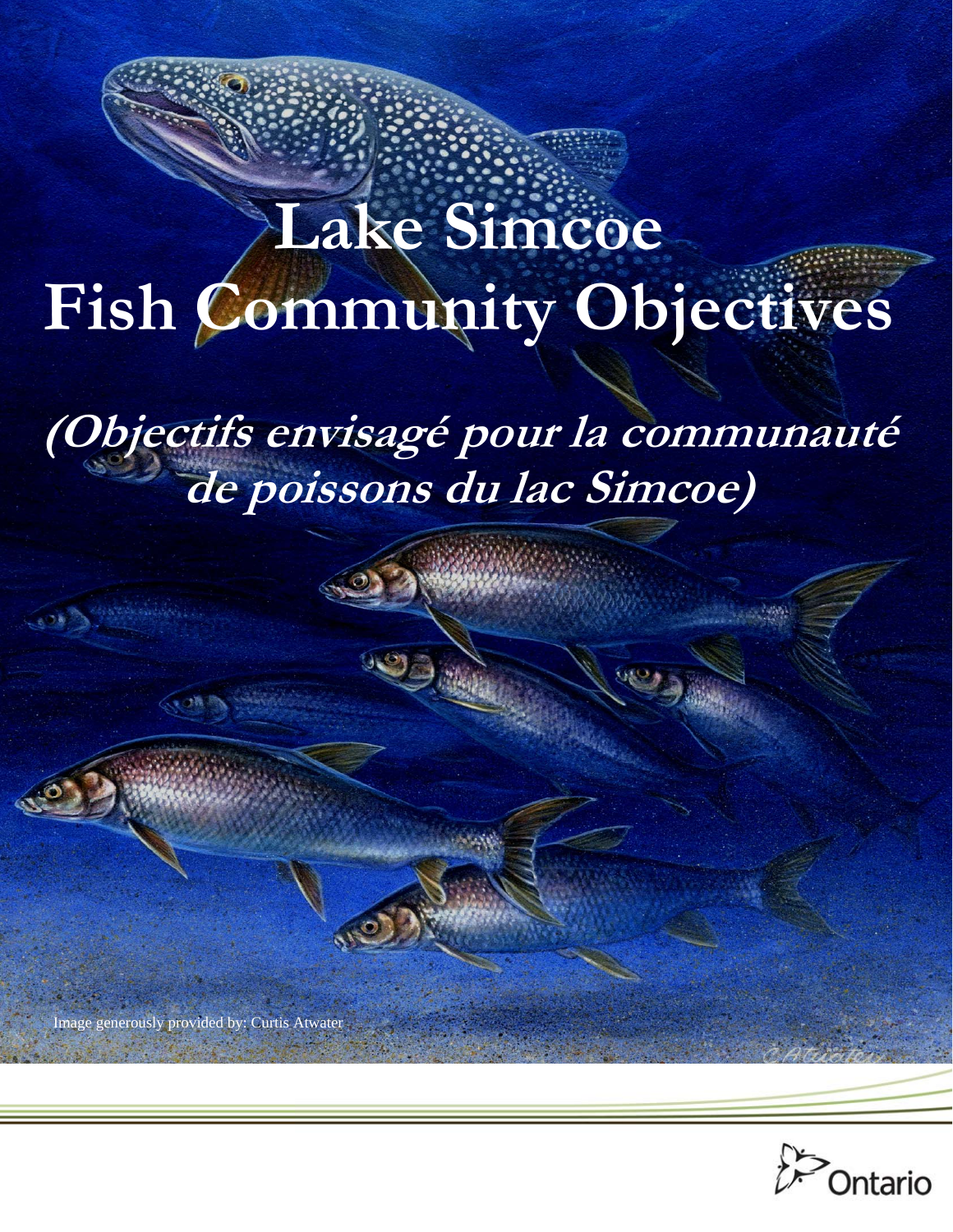# **Table of Contents**

**June 2011**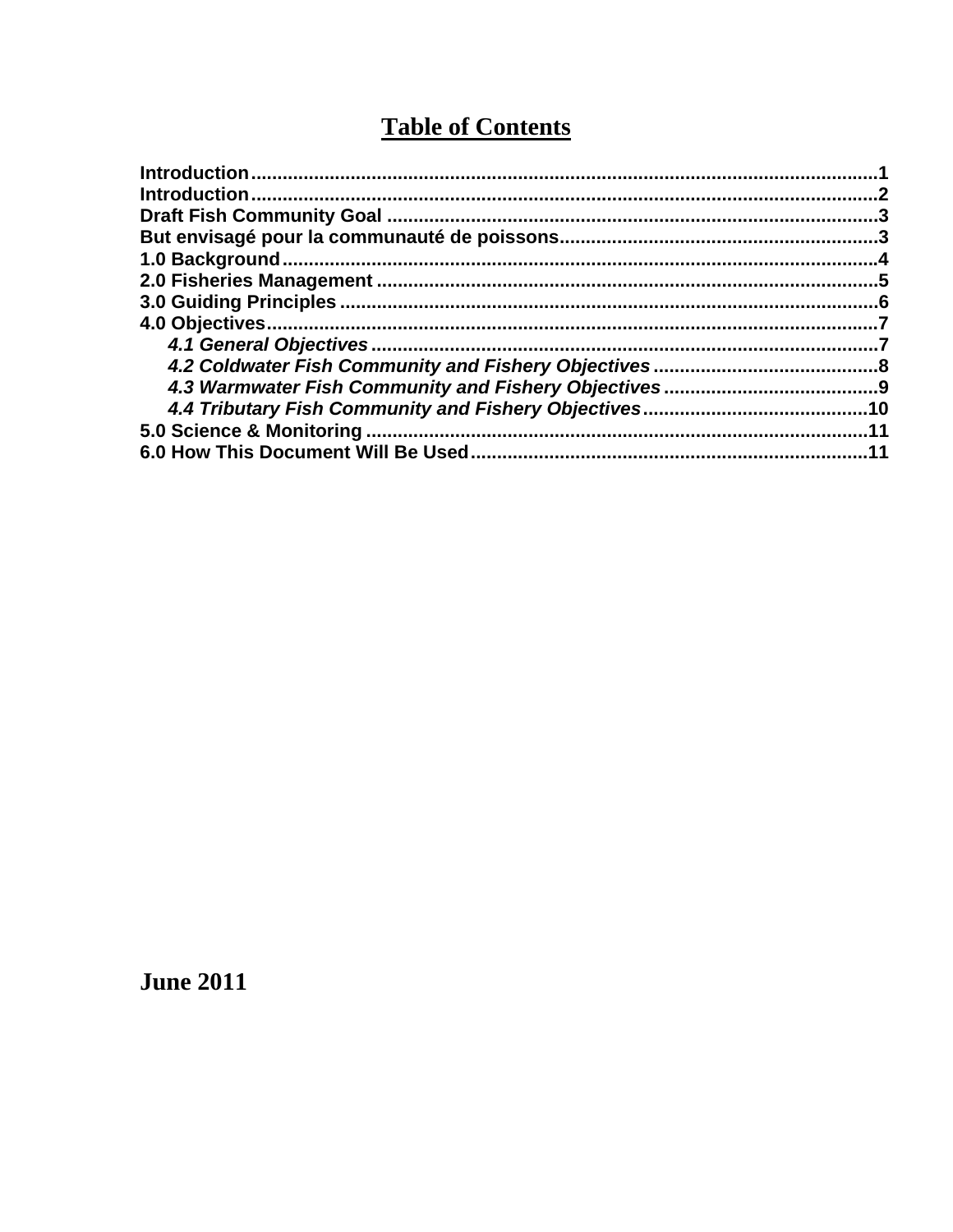### **Introduction**

<span id="page-2-0"></span>Healthy ecosystems, including healthy aquatic communities, provide significant social and economic benefits. Currently, aquatic communities and habitats in Lake Simcoe and its watershed are stressed by degraded water quality (primarily phosphorus), contaminants (such as pharmaceuticals), pathogens, invasive species and climate change. Unsustainable land uses such as agricultural intensification, urbanization (including industrial and residential development), recreation, peat and water extraction are also stressors on Lake Simcoe and its watershed (SciAC 2008). The health of the coldwater fish community<sup>[1](#page-2-1)</sup> is an important indicator of ecosystem health due to its sensitivity of key native species such as lake trout to water quality changes. Lake Simcoe is the most intensively fished inland lake in Ontario (next to the Great Lakes). It is both ecologically and economically distinct from many other lakes in the province. It is widely renowned for its world class lake trout, lake white fish, yellow perch and smallmouth bass fisheries<sup>[2](#page-2-2)</sup>. Maintaining this fishery and restoring its coldwater fish community is not only dependent on improved water quality and the protection of habitat but also on sound and strategic fisheries management.

This document provides a common goal and a comprehensive set of objectives to enhance and guide the collective efforts to manage the fish community and fisheries resources of Lake Simcoe and its watershed. The focus of this document is on Lake Simcoe and its tributaries; however, it is also applicable to Lake Couchiching, where appropriate, as their fish communities and watersheds are connected.

1

<span id="page-2-1"></span> $<sup>1</sup>$  Fish community refers holistically to the assemblage of all fishes within a given system and in some cases</sup> also refers to the socio-economic benefits they provide

<span id="page-2-2"></span> $2$  Fishery refers specifically to the act of fishing whether for commercial or recreational purposes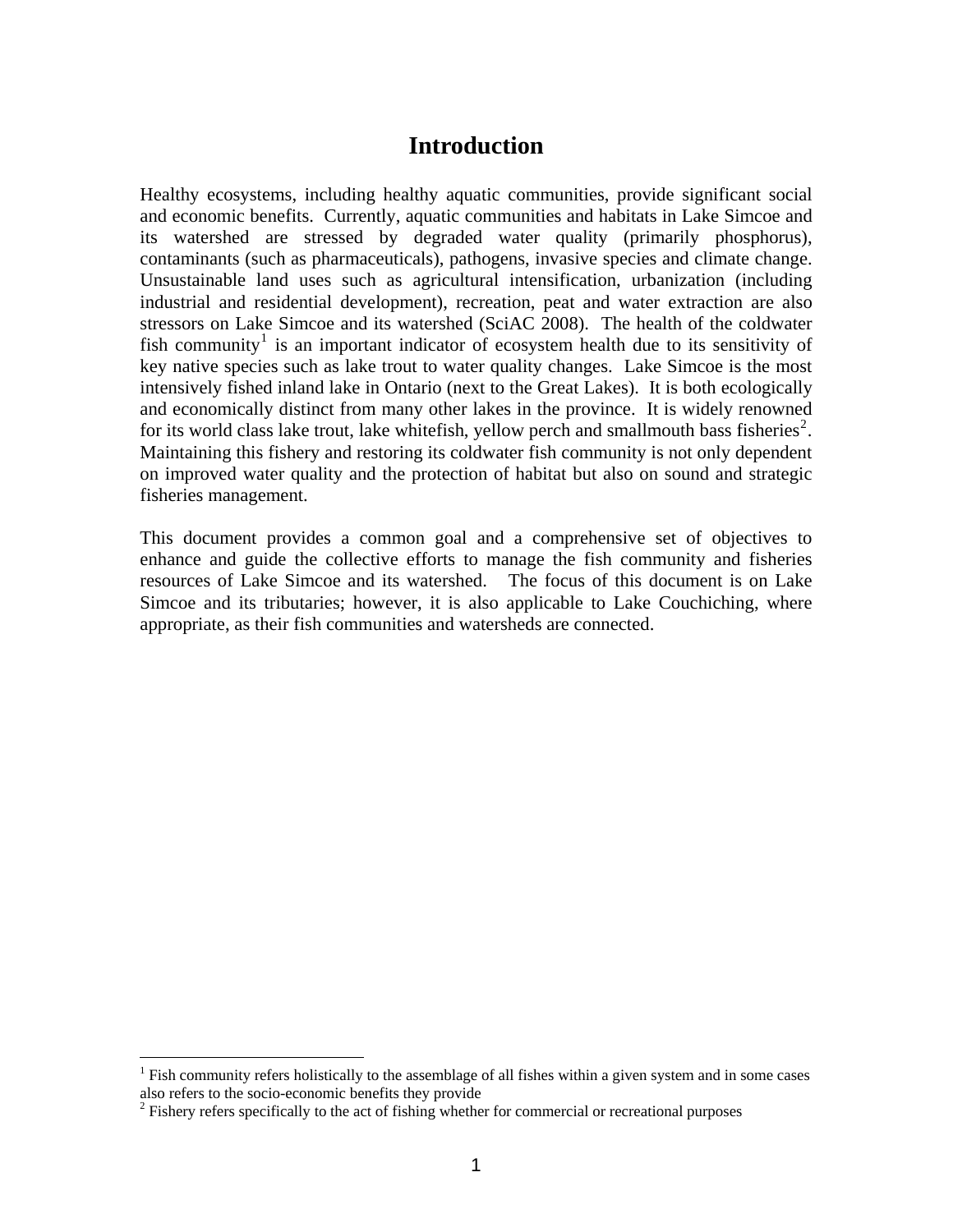#### **Introduction**

Des écosystèmes sains, ce qui comprend des communautés aquatiques en bonne santé, apportent d'importants avantages sociaux et économiques. Les communautés et habitats aquatiques du lac Simcoe et de son bassin hydrographique sont perturbés par la dégradation des eaux (principalement par le phosphore), des polluants (p. ex., des produits pharmaceutiques), des agents pathogènes, des espèces envahissantes et le changement climatique. Des utilisations non durables des sols, telles que l'intensification de l'agriculture, l'urbanisation (dont les lotissements industriels et résidentiels), les loisirs, l'extraction de tourbe et le prélèvement d'eau sont également des contraintes exercées sur le lac Simcoe et son bassin hydrographique (Comité scientifique consultatif du lac Simcoe, 2008). L'état de santé de la communauté<sup>[3](#page-3-0)</sup> de poissons d'eau froide est un important indicateur de l'état de santé de l'écosystème, parce que les espèces indigènes clés comme le touladi sont sensibles aux changements que subissent les eaux où elles évoluent. Le lac Simcoe est celui des lacs intérieurs de l'Ontario où la pêche est la plus intensive. (Il n'est surpassé à cet égard que par les Grands Lacs.) Il est distinct, sur les plans écologique et économique, de nombreux autres lacs ontariens. Il est très réputé pour l'excellence de sa pêche<sup>[4](#page-3-1)</sup> au touladi, au grand corégone, à la perchaude et à l'achigan à petite bouche. Pour préserver cette pêche et reconstituer la communauté de poissons d'eau froide du lac, il importe non seulement d'améliorer la qualité de l'eau et de protéger les habitats, mais aussi de gérer les pêches de manière judicieuse et stratégique.

Sont proposés, dans le présent document, un but global et un ensemble d'objectifs visant à renforcer et à guider les efforts déployés pour gérer la communauté de poissons et les pêches du lac Simcoe et de son bassin hydrographique. Les objectifs se rapportent principalement au lac Simcoe et à ses affluents, mais peuvent aussi s'appliquer au lac Couchiching lorsque cela est pertinent, car les populations de poissons et les bassins hydrographiques des deux lacs sont reliés.

 $\overline{a}$ 

<span id="page-3-0"></span><sup>&</sup>lt;sup>3</sup>S'entend de l'ensemble des poissons au sein d'un milieu donné et peut, dans certains cas, s'entendre aussi des avantages socioéconomiques qu'apportent ces poissons.

<span id="page-3-1"></span><sup>4</sup> S'entend aussi bien de la pêche commerciale que de la pêche de loisir.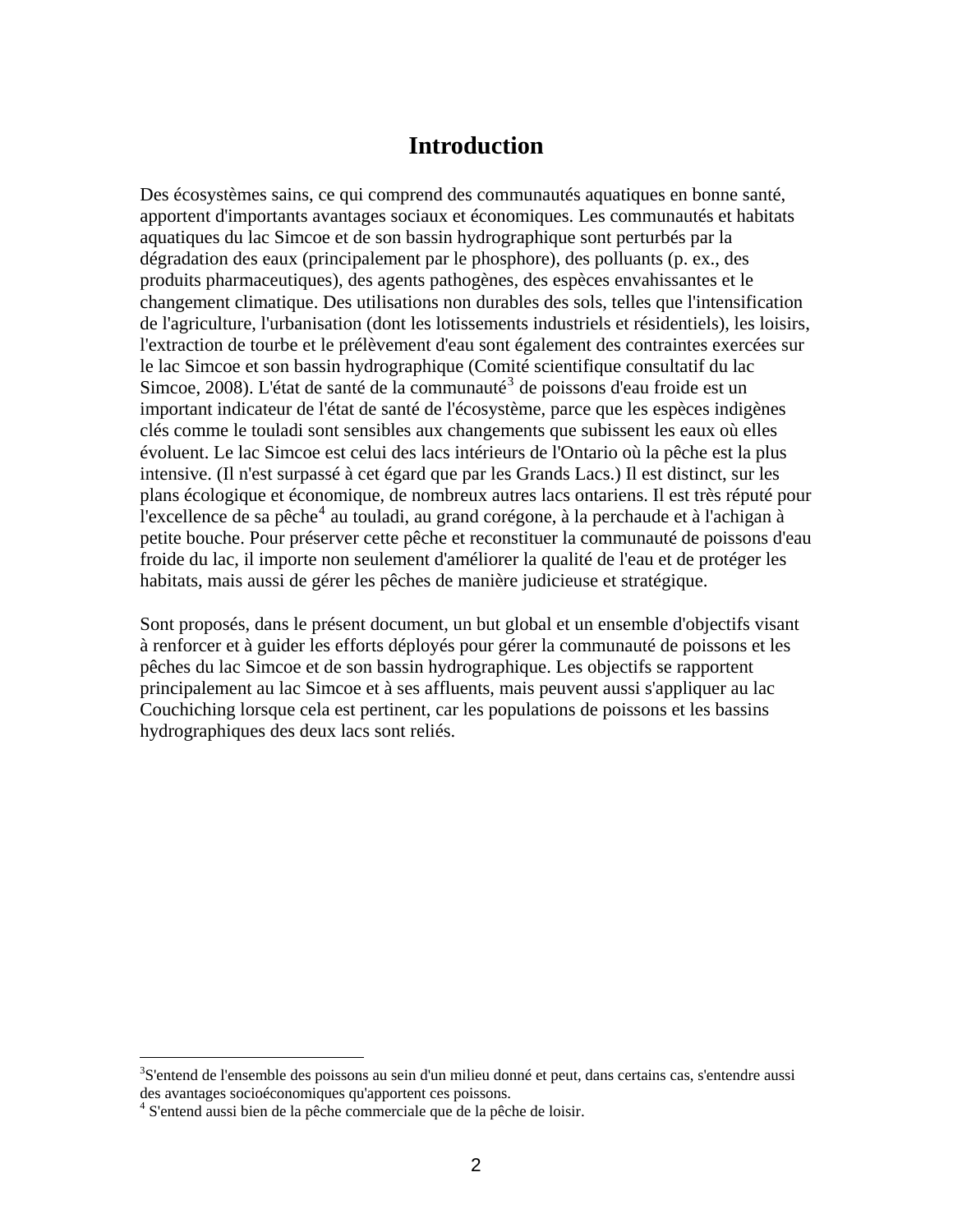#### **Draft Fish Community Goal**

*A fish community that is reflective of and contributes to a healthy/restored Lake Simcoe ecosystem where socio-economic and cultural benefits of the fishery are realized now and into the future; where management actions are complimentary and strive for an ecological balance of self-sustaining native species; where natural fish habitats and species biodiversity are protected and maintained, and; degraded habitats and lost elements of the fish community are restored.* 

## **But envisagé pour la communauté de poissons**

*Avoir une communauté de poissons caractéristique d'un écosystème rétabli et qui contribue à le garder en bonne santé, où les avantages socioéconomiques et culturels des pêches sont obtenus aujourd'hui et pourront l'être demain, où les mesures de gestion se complètent et visent à créer un milieu écologique où peuvent évoluer harmonieusement les espèces indigènes capables de se repeupler naturellement, où les habitats naturels et la biodiversité piscicole sont protégés et maintenus, et où sont rétablis les habitats qui étaient dégradés et les éléments de la communauté de poissons qui avaient disparu.*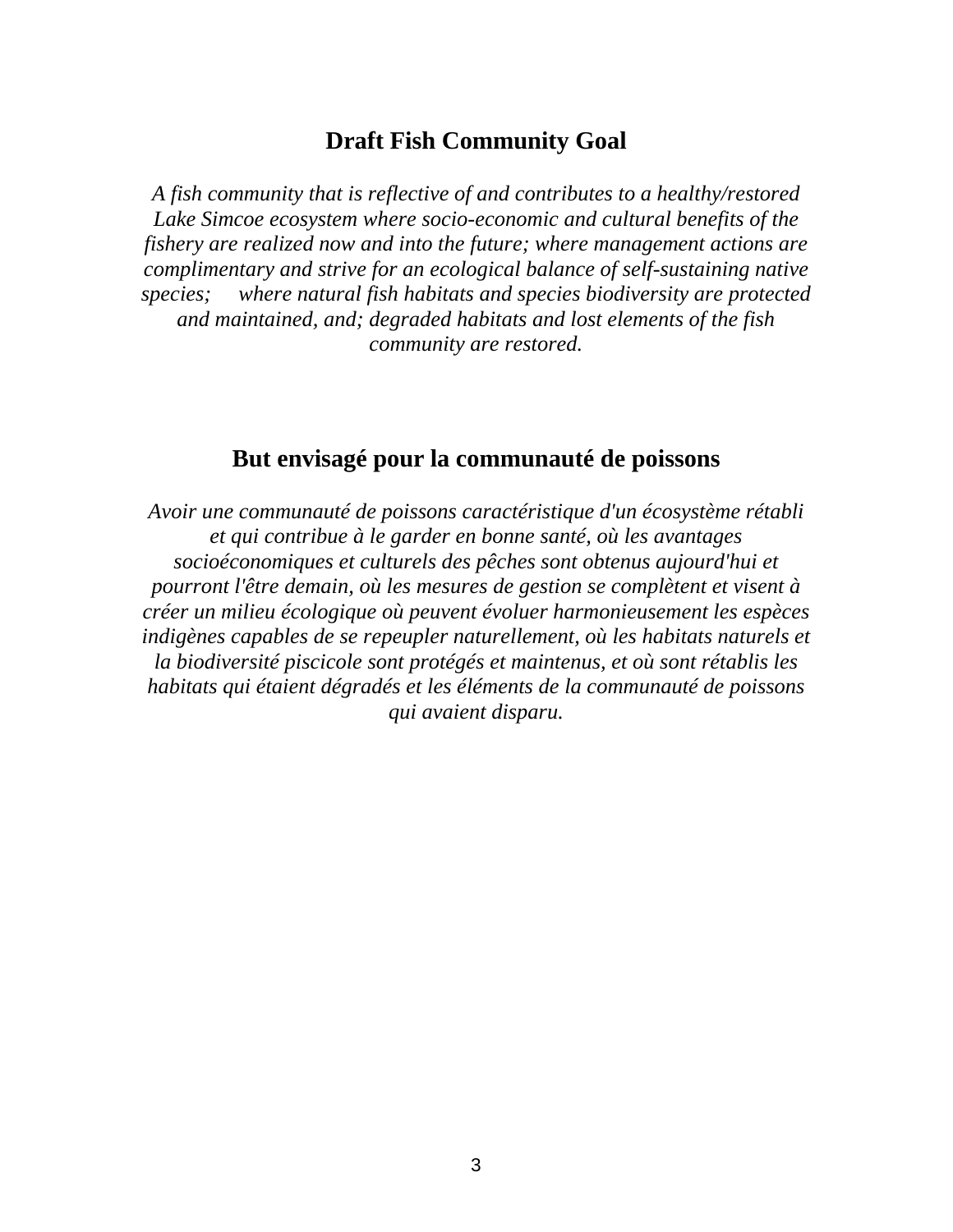# **1.0 Background**

<u>.</u>

Lake Simcoe is located adjacent to the Greater Toronto Area and within an hour's drive of the city of Toronto. It provides some of the most sought after angling opportunities in Ontario in all four seasons; however, it is best known for its winter ice fishery. It draws an estimated 1 million angler hours per year and is the most southern natural lake trout lake in Canada. In 1995, the Lake Simcoe fishery generated an estimated \$112 million dollars in revenue. As of 2007, there were 49 native fish species known to inhabit Lake Simcoe proper with an additional 11 native fish species that reside in its watershed. These, combined with the addition of the non-native species that have established populations, form the entire Lake Simcoe fish community addressed in this document.

Given the Lake's proximity to the urbanized landscape of southern Ontario, anthropogenic impacts have taken their toll on this provincially significant resource. Elevated phosphorus levels, water quality and quantity, invasive species, climate change, habitat loss and intense angler effort combine to influence the composition and function of Lake Simcoe's fish communities and the aquatic ecosystem.

The status of the Lake Simcoe coldwater fish community has been the subject of long term monitoring by the Ontario Ministry of Natural Resources' (OMNR) Lake Simcoe Fisheries Assessment Unit and the focus of research programs given their role as ecological indicators of the environmental health of the entire Lake Simcoe ecosystem and their socio-economic importance.

Degradation of coldwater fish habitat caused primarily by excess phosphorus loading has been identified as the primary factor in the decline of natural recruitment<sup>[5](#page-5-0)</sup> of native lake trout, and possibly of lake whitefish and lake herring (cisco). Generally, the 1960s, 70s, 80s and 90s each saw a dramatic decline in the relative abundance of a different coldwater fish species (first lake trout in the 60s, then lake whitefish, followed by lake herring and finally, the introduced rainbow smelt in the 90s).

Through significant government, non-government, and community efforts, the health of Lake Simcoe and its watershed has improved. Recently, natural recruitment of lake trout has been observed, which coincides with improvements in water quality. Since 2002, wild lake trout have been observed during field surveys and multiple age classes of wild, naturally produced lake trout have been documented. These observations indicate that some naturally reproduced fish are surviving to adulthood — something that has not occurred in Lake Simcoe for over 20 years. Although this does not indicate a recovery of lake trout, it is a positive step towards re-establishing a self-sustaining lake trout population and coldwater fish community. Furthermore, lake trout are not the only member of the coldwater fish community showing positive signs of potential recovery; lake whitefish and lake herring (cisco) have also produced sizeable year classes in recent years.

<span id="page-5-0"></span> $<sup>5</sup>$  Recruitment refers to a fish population's ability to reproduce and survive to adulthood naturally.</sup>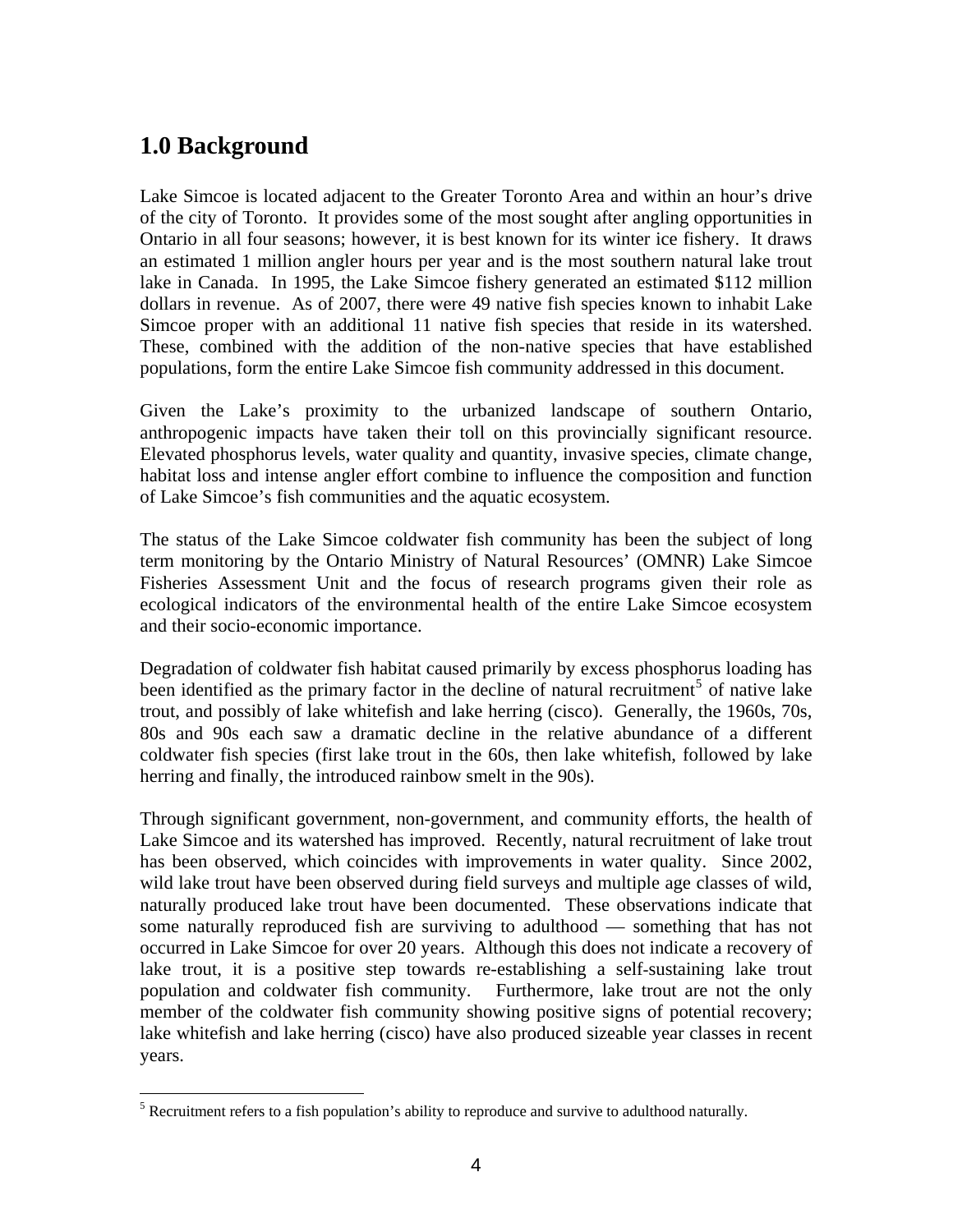The warmwater fish community of Lake Simcoe is characterized by sport fish such as smallmouth bass, largemouth bass, panfish (pumpkinseed, bluegill, rock bass and black crappie), and coarsefish (common white sucker, bowfin, common carp, channel catfish and brown bullhead), as well as small-bodied fish such as *Cyprinids* or minnows. The warmwater fish community also includes coolwater fish species such as yellow perch, northern pike, and walleye that transition between traditional warm and cold water habitats for various life functions/stages. Although the warmwater fish community is stressed by factors such as shoreline modification and habitat loss, these species are generally less sensitive to the effects of eutrophication compared to coldwater fish species.

The warmwater fish community of Lake Simcoe supports a significant portion of the annual angling effort on the Lake. Yellow perch is one of the most popular species harvested in the recreational fishery, both in the open-water and the winter fisheries. Generally, the catch of yellow perch has steadily increased over time, consistent with the increase in angling effort. Lake Simcoe has long been recognized for its quality smallmouth bass fishery, and is a preferred destination for those anglers seeking trophy sized smallmouth. Other warmwater species are targeted to a lesser degree. There is a significant commercial baitfish industry that focuses on the emerald shiner population.

There are numerous tributaries throughout the watershed which flow into Lake Simcoe. These tributaries provide a fundamental link to spawning and nursery habitats for many fish species, such as yellow perch, bass, northern pike, muskellunge, walleye, and emerald shiners. The tributaries found within the Lake Simcoe watershed also provide essential habitat for stream resident populations of coldwater species such as brook trout. Significant stressors such as land use change, water level fluctuation, and overexploitation have also impacted the tributaries and their fish populations. However, the persistence of a species such as the brook trout in portions of Lake Simcoe's tributaries is an indicator of high quality coldwater environments. In addition, these tributaries are also home to a diverse warmwater fish community with abundant minnow populations.

For a more detailed description of Lake Simcoe's fish community, fisheries and fisheries management over time please see the accompanying background document entitled: "Lake Simcoe's Fish Community Objectives: Background Document".

# **2.0 Fisheries Management**

The fish community and fisheries of Lake Simcoe are cooperatively managed by provincial and federal government agencies, along with the local Lake Simcoe Region Conservation Authority (LSRCA) and stewardship and stakeholder organizations. Management of the fisheries resources of Lake Simcoe is the responsibility of the OMNR's Aurora and Midhurst District Managers. Fisheries and Oceans Canada in partnership with the LSRCA have responsibility for protecting fish habitat within the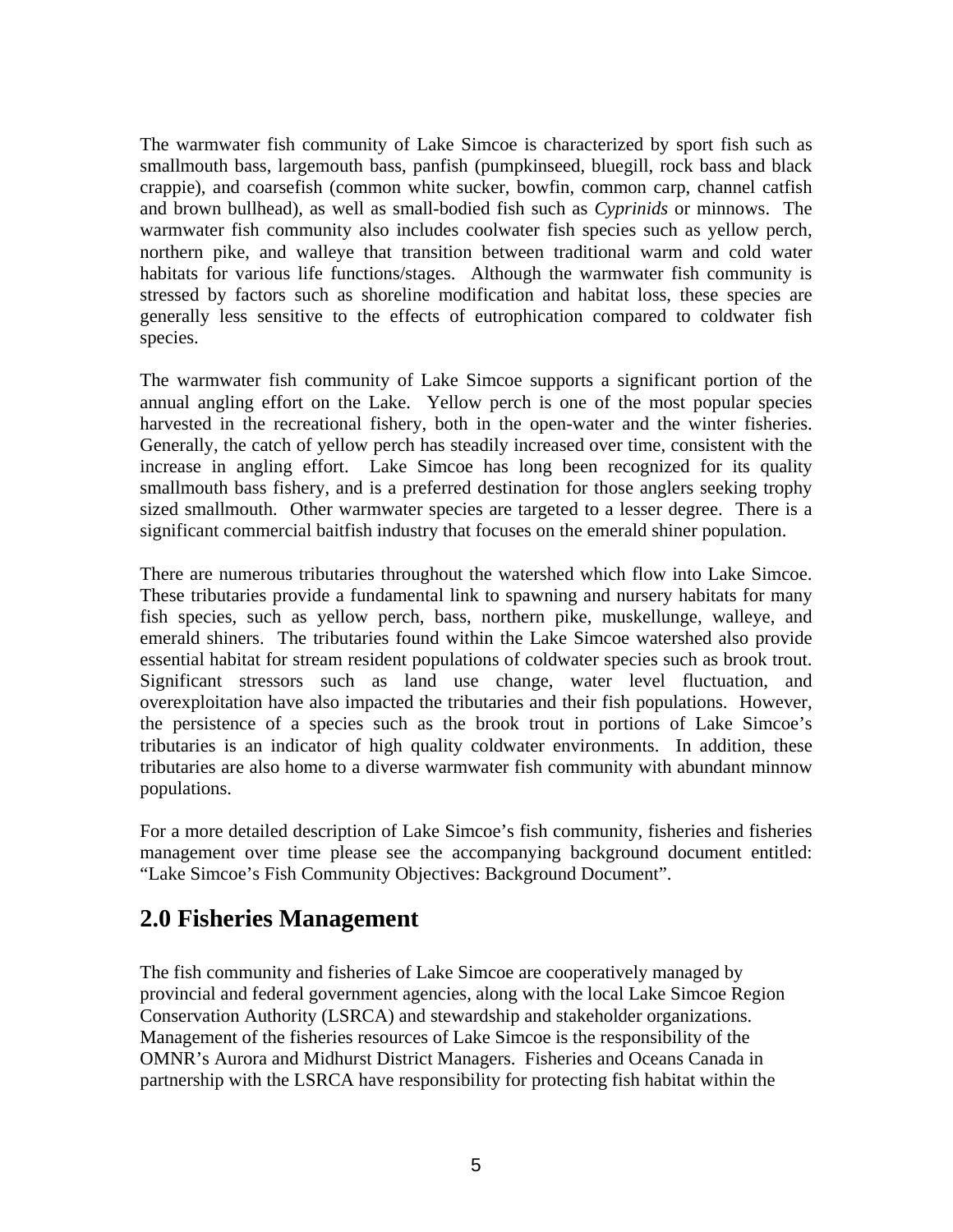watershed. OMNR managers receive fisheries management advice and recommendations from two Lake Simcoe fisheries committees.

The Lake Simcoe Fisheries Management Committee (LSFMC) is a government committee that serves to bring science, policy makers and operational staff together to review information and provide advice to fisheries managers on issues faced by the Lake Simcoe ecosystem and its fisheries. It provides a forum where issues affecting the lake can be identified and reviewed to ensure the long term sustainability of Lake Simcoe's fisheries and aquatic resources.

The Lake Simcoe Fisheries Stakeholder Committee (LSFSC) is an external committee comprised of individuals representing a broad range of fisheries interests from stakeholder organizations, aboriginal communities, individual ice hut operators, and local environmental organizations. The Committee provides advice and recommendations to the Midhurst and Aurora District Managers of the OMNR on the management of the fisheries resources of Lake Simcoe, Lake Couchiching and their watersheds. The Committee also takes an active role in promoting fisheries stewardship within the watershed to improve the health of the fish communities.

# **3.0 Guiding Principles**

A number of provincial policies provide fisheries management guidance. These documents are the result of fisheries science, management knowledge and experience, as well as significant public and stakeholder consultation. They include OMNR's Strategic Plan for Ontario Fisheries (SPOF II): An Aquatic Ecosystem Approach to Managing Fisheries (OMNR 1992), Our Sustainable Future (OMNR 2005a), Protecting what Sustains Us: Ontario's Biodiversity Strategy (OMNR 2005b), An Ecological Framework for Fisheries Management in Ontario (OMNR 2005c) and Fisheries and Oceans Canada's (DFO) Policy for the Management of Fish Habitat (DFO 1986). In addition, the Lake Simcoe Protection Plan (OMOE 2009) provides a foundation and direction for ecosystem and fisheries management within the Lake Simcoe watershed. A summary of these guiding principles are adapted below:

- Fisheries management must consider the fish community and its functions within the whole ecosystem; this principle recognizes that all species and their habitats are interrelated
- Management decisions need to consider probable implications for the entire food web (such as the predator/prey balance)
- Protection and restoration of fish habitat is critical without habitat there will be no fish community or fisheries to manage
- There is a limit to any natural resource and the socio-economic benefits that it can provide for present and future generations
- Naturally reproducing fish communities based on native fish populations and healthy ecosystems provide predictable and sustainable benefits with minimal long-term cost to society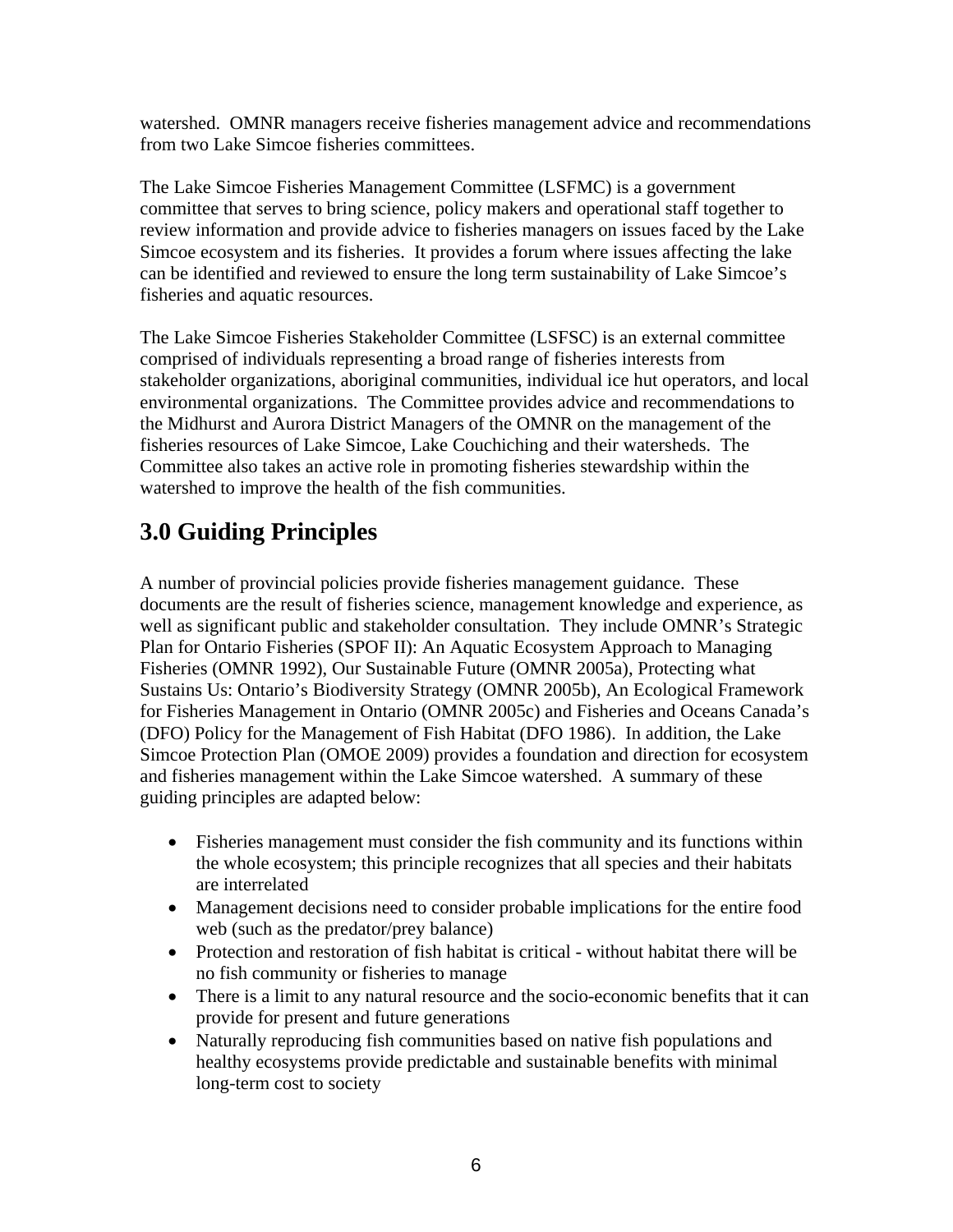- Sustainable fisheries based on naturally reproducing fish communities can only be ensured by effectively managing human activities (i.e. development and exploitation) as a part of the ecosystem
- Stocked fish may be necessary to continue progress in maintaining and restoring the biological integrity and genetic diversity of the Lake Simcoe fish communities and for supporting spawning populations of species needing rehabilitation
- Good management is based upon the best available scientific knowledge, including Aboriginal traditional knowledge, incorporated into an adaptive management approach
- Our ability to manage fish communities is limited, due to incomplete knowledge, the existence of uncertainty, and because Lake Simcoe is continuously affected by influences which are beyond our control
- Aboriginal peoples and a wide range of stakeholders, as well as the general public will participate in fisheries management decisions
- Rare and endangered native species add to the biodiversity of a fish community and should be protected in recognition of their ecological significance and intrinsic value
- The impacts of invasive species and climate change are serious threats to biodiversity and the fisheries resource; therefore, management actions need to be taken to ensure that ecosystems and fish populations are resilient enough to withstand adverse effects from such threats
- The social, ecological, economic, and cultural benefits and impacts of management decisions should all be considered in the decision making process

# **4.0 Objectives**

For the purpose of this document, the entire fish community has been separated into three functional units based on food web interactions, species distribution and habitat requirements. These functional units consist of the **coldwater fish community**, dominated by fish species that require deep cold summer habitat; the **warmwater fish community** encompassing all other fish species, including coolwater species that inhabit the warmer, nearshore areas of Lake Simcoe during summer; and the **tributary fish community** that inhabit the tributaries within the watershed. There is a recognition that a number of species bridge more than one functional unit for one or more components of their life histories (e.g., walleye that forage in the summer in the deep cold waters for lake herring, feed in shallow weedy areas at night and enter tributaries during early spring to spawn).

## *4.1 General Objectives*

Given that Lake Simcoe's fish communities provide social and economic benefits as well as ecological services, we have a responsibility to:

*Manage Lake Simcoe's aquatic and fish communities and associated fisheries within the context of its watershed ecosystem*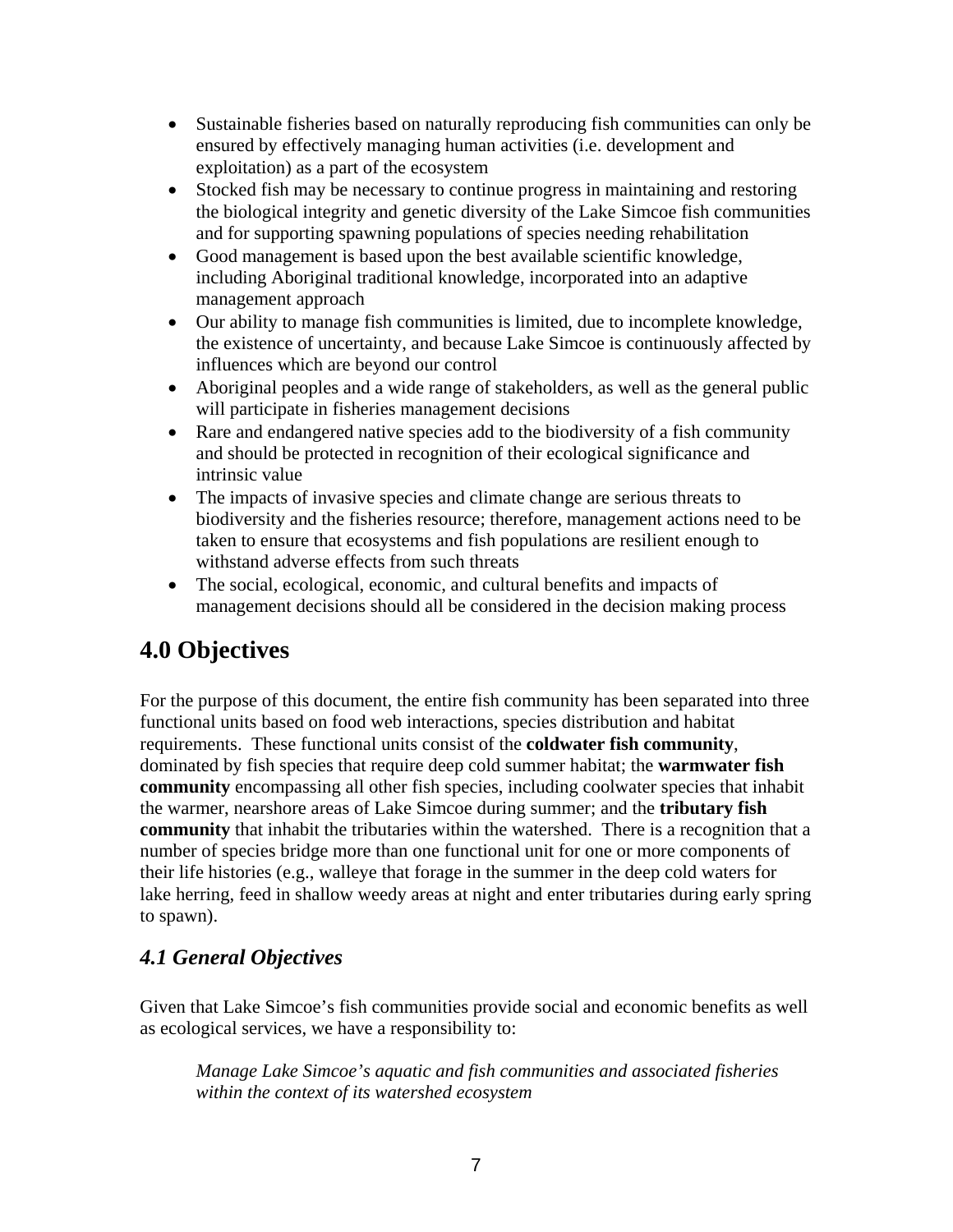*Ensure that a multi-agency approach to water quality monitoring provides for the consideration of contaminants, toxic substances and pharmaceuticals in the Lake Simcoe watershed, allowing for harvest opportunities of fish that are safe for human consumption* 

*Ensure that all fisheries management decisions consider the impacts and implications of the interconnected nature of fish communities and associated food webs* 

*Manage for native, self-sustaining fish populations* 

*Prevent further loss of native fish species (e.g. lake trout, lake herring, burbot)* 

*Restore, where appropriate, native extirpated components of the Lake Simcoe fish community (e.g. muskellunge and lake sturgeon) through habitat improvements and rehabilitation stocking* 

*Promote the recovery of "at risk" fish species, especially those that are considered threatened or endangered (e.g. redside dace)* 

*Prevent new non-native species and disease introductions from occurring and limit the impacts and spread of established invasive species and disease* 

*Conserve, protect and restore all fish habitat, with special emphasis on natural, riparian, littoral zone, coastal and riverine wetland, spawning and nursery habitats* 

*Manage fisheries resources and angling opportunities sustainably to ensure benefits now and into the future* 

*Improve the quality and amount of winter and summer fishing access to the lake and prevent further loss* 

*Promote the benefits of maintaining and providing shore fishing opportunities* 

*Maintain the angling opportunities presently offered by the Lake Simcoe fish communities* 

#### *4.2 Coldwater Fish Community and Fishery Objectives*

The coldwater fish community and its habitat have experienced the cumulative impacts from the vast majority of the key stressors acting on the Lake Simcoe watershed. The native species comprising the coldwater fish community (lake trout, lake whitefish, lake herring, and burbot) require cold, well oxygenated summer habitat. Excessive phosphorus loading has led to a process known as eutrophication, where high levels of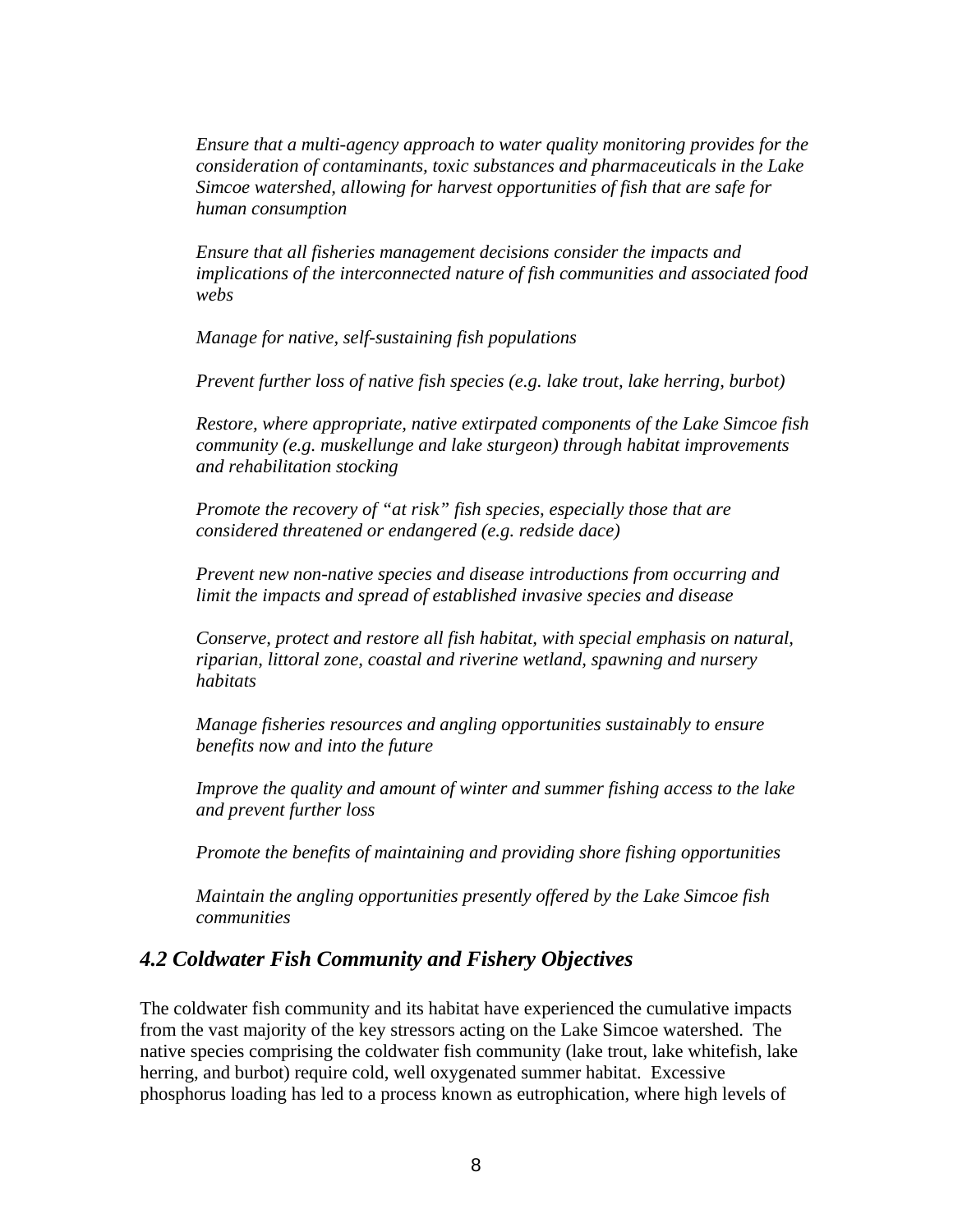dissolved oxygen are consumed. This leads to a loss of coldwater fish habitat for certain species residing in the hypolimnion due to severe oxygen depletion during the summer months when the lake is stratified. Sediment loading can also have major negative effects upon coldwater fish habitat, as siltation can build up on spawning beds, and fill the interstitial spaces between substrates (normally where the eggs of these species are deposited until they develop). The result of eutrophication on Lake Simcoe is the inability of lake trout and other coldwater species to reproduce naturally. More recently, some positive signs of potential recovery have recently emerged in the coldwater fish community with the presence of naturally reproduced lake trout, whitefish, and herring. Recognizing this, specific fish community objectives for the coldwater fish community are:

*Encourage and promote the natural reproduction of the native coldwater species of Lake Simcoe to achieve a self-sustaining coldwater fish community and fishery* 

*Ensure that management actions do not disrupt the natural balance of the coldwater fish community food web (e.g., predator prey balance)* 

*Manage the coldwater fish community for catch rates that provide sustainable harvest opportunities* 

*Manage the lake herring (cisco) population as an important forage base for lake trout; and when sustainable, for a recreational fishery to allow for harvest opportunities* 

#### *4.3 Warmwater Fish Community and Fishery Objectives*

The warmwater fish community of Lake Simcoe provides for large, economically significant, sport fisheries focused on yellow perch and smallmouth bass. The fish species in this warmwater fish community have not been impacted by poor water quality to the same extent as the coldwater fish community and therefore have traditionally not received the same level of management or monitoring attention. Shoreline hardening, filling in of nearshore areas, and vegetation removal have caused extensive habitat loss and impacted the warmwater fish community. These activities disrupt important landwater linkages, remove habitat structure, and alter physical processes which all impact the availability of fish habitat. The objectives for the warmwater fish community are:

*Actively manage the warmwater fish community, its fishery and its function within the Lake Simcoe ecosystem* 

*Maintain the yellow perch population, ensuring it provides for quality and quantity harvest, possession, and angling opportunities attractive to local and visiting anglers*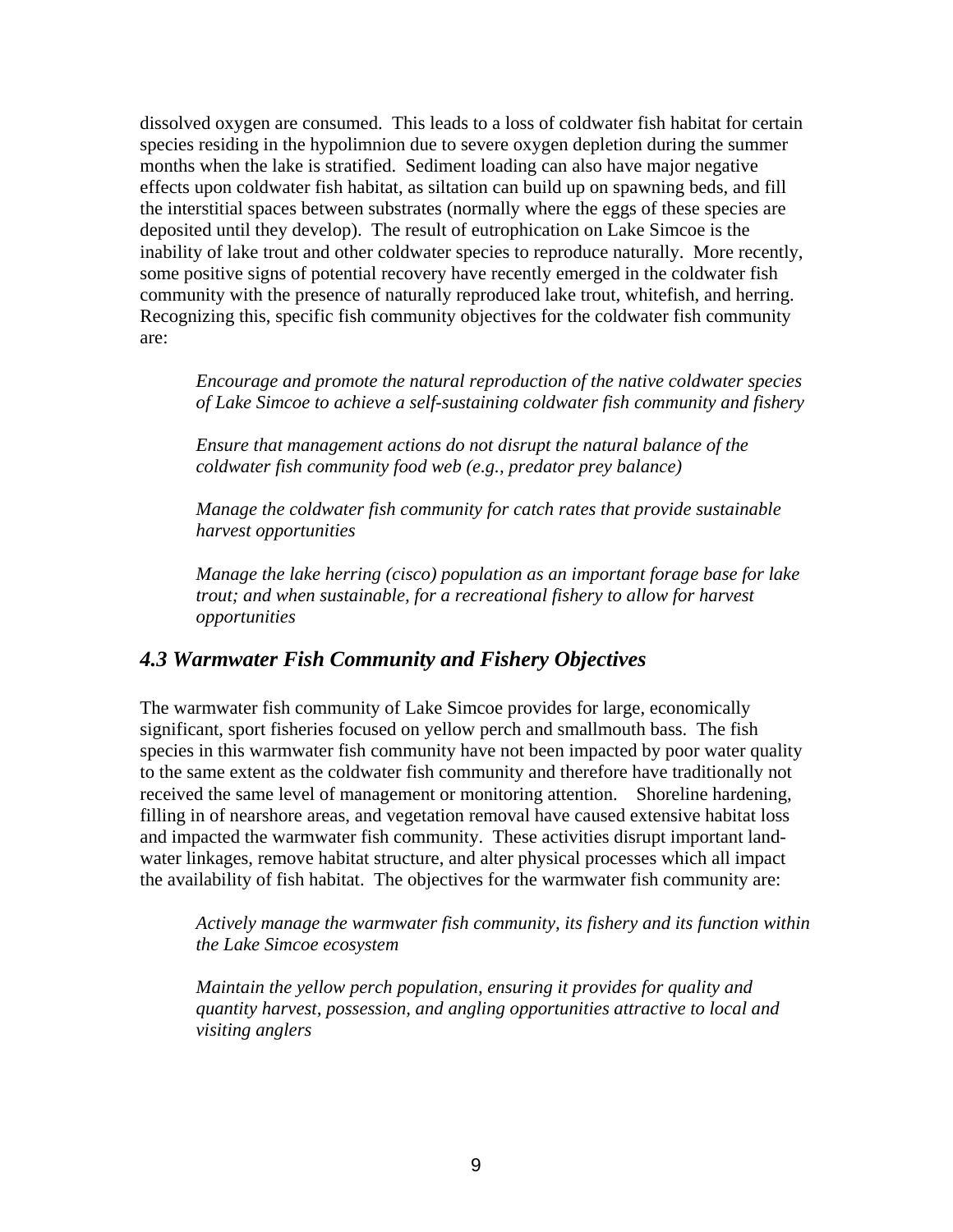*Maintain the bass populations*; *continuing to manage the prominent smallmouth bass population, focusing on a fishery composed of large numbers of trophy sized fish attractive to the recreational and professional angling community* 

*Sustain recreational fishing opportunities for northern pike and panfish* 

*Where appropriate, manage established non-native populations of fish (e.g., black crappie, carp, bluegill) to provide maximum recreational benefit with minimal impact to native species* 

*Maintain Lake Simcoe's native walleye population, recognizing the limited amount of available habitat* 

*Maintain populations of small-bodied, native prey fish for their ecological role in the fish community, as the foundation of the food web* 

#### *4.4 Tributary Fish Community and Fishery Objectives*

There are 35 major tributaries that flow into Lake Simcoe throughout the watershed. These tributaries provide a fundamental ecological link between Lake Simcoe's watershed (and its land uses) and the lake proper. These systems also provide critical spawning and nursery habitats for many of Lake Simcoe's fish species. All of these systems provide habitat for a diverse small-bodied fish community with some providing high quality coldwater habitat for sensitive fish species such as brook trout. The modification of tributary habitats, including stream channel alteration, in-stream obstructions (i.e. dams and barriers), and the removal of riparian vegetation have degraded the quality of tributary habitat around the watershed. Increases in water temperature and stormwater runoff as well as reduced groundwater inputs have all taken their toll on the tributary habitats and fish communities of Lake Simcoe. The following objectives should be the focus of management efforts:

*Identify, protect and restore tributary habitats of the Lake Simcoe watershed that support critical life history functions including important spawning and nursery habitat* 

*Where appropriate, look for opportunities to remove or modify barriers to fish migration to improve connectivity, habitat quality and access to additional spawning habitats* 

*Maintain remaining brook trout populations, protect coldwater tributary habitat and, where feasible, restore historic coldwater tributary habitats* 

*Habitat improvements should be sought to improve and expand the amount of available river spawning habitat in support of such species as walleye and muskellunge where appropriate*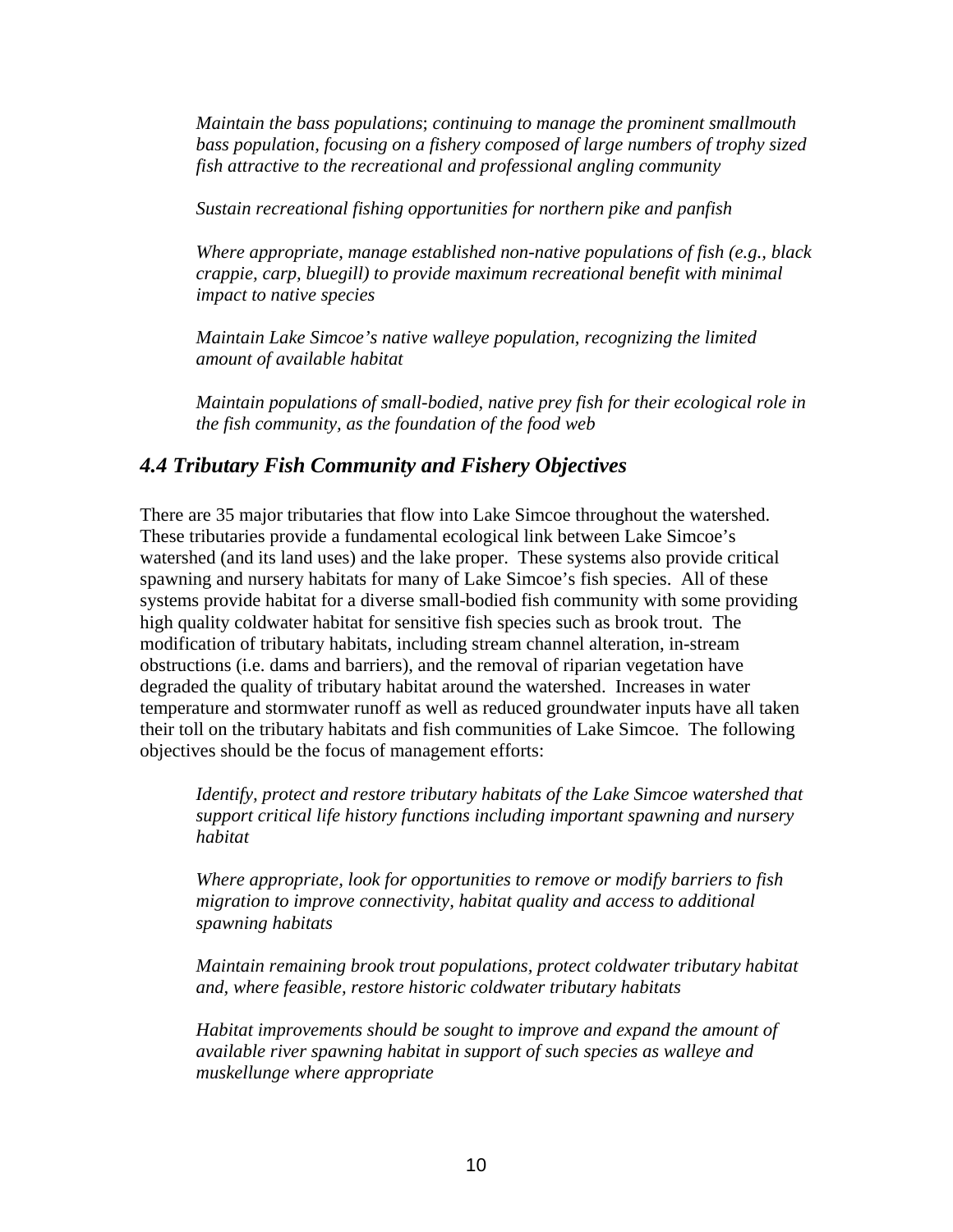# **5.0 Science & Monitoring**

Lake Simcoe is one of the most intensively monitored lakes in the province. OMNR's Lake Simcoe Fisheries Assessment Unit has been collecting long term data on the fish communities and fisheries of Lake Simcoe since the early 1960's. Lake Simcoe and its watershed have also been the focus of past and present government and academic research. It continues to be monitored by OMNR, the Ministry of the Environment and the Lake Simcoe Region Conservation Authority. Combined, this information furthers our understanding of how the fish communities of Lake Simcoe function within the lake's watershed ecosystem. In order to enhance our understanding and management of Lake Simcoe and its fisheries resources, key objectives are to:

*Maintain long term monitoring programs that track the health of the Lake Simcoe fish community, including its populations and fisheries* 

*Continue research to improve our understanding of how the Lake Simcoe ecosystem functions with reference to the ecological factors, stressors and species interactions that sustain, threaten and govern its fish communities* 

*Continue to collaborate and work within a multi-agency/organization approach in the collection and assimilation of physical, chemical and biological information in support of improving our management of Lake Simcoe's fish communities and fisheries* 

## **6.0 How This Document Will Be Used**

This document will strategically guide OMNR's fisheries management decision making into the foreseeable future. It will also inform other agencies and organizations who have a role to play in fisheries or fish habitat management in the Lake Simcoe watershed. The document and its objectives should also be used to direct fisheries related stewardship activities. Most importantly however, it should be used by all levels of government to make informed decisions about planning, permitting and implementation of development activities within the Lake Simcoe watershed.